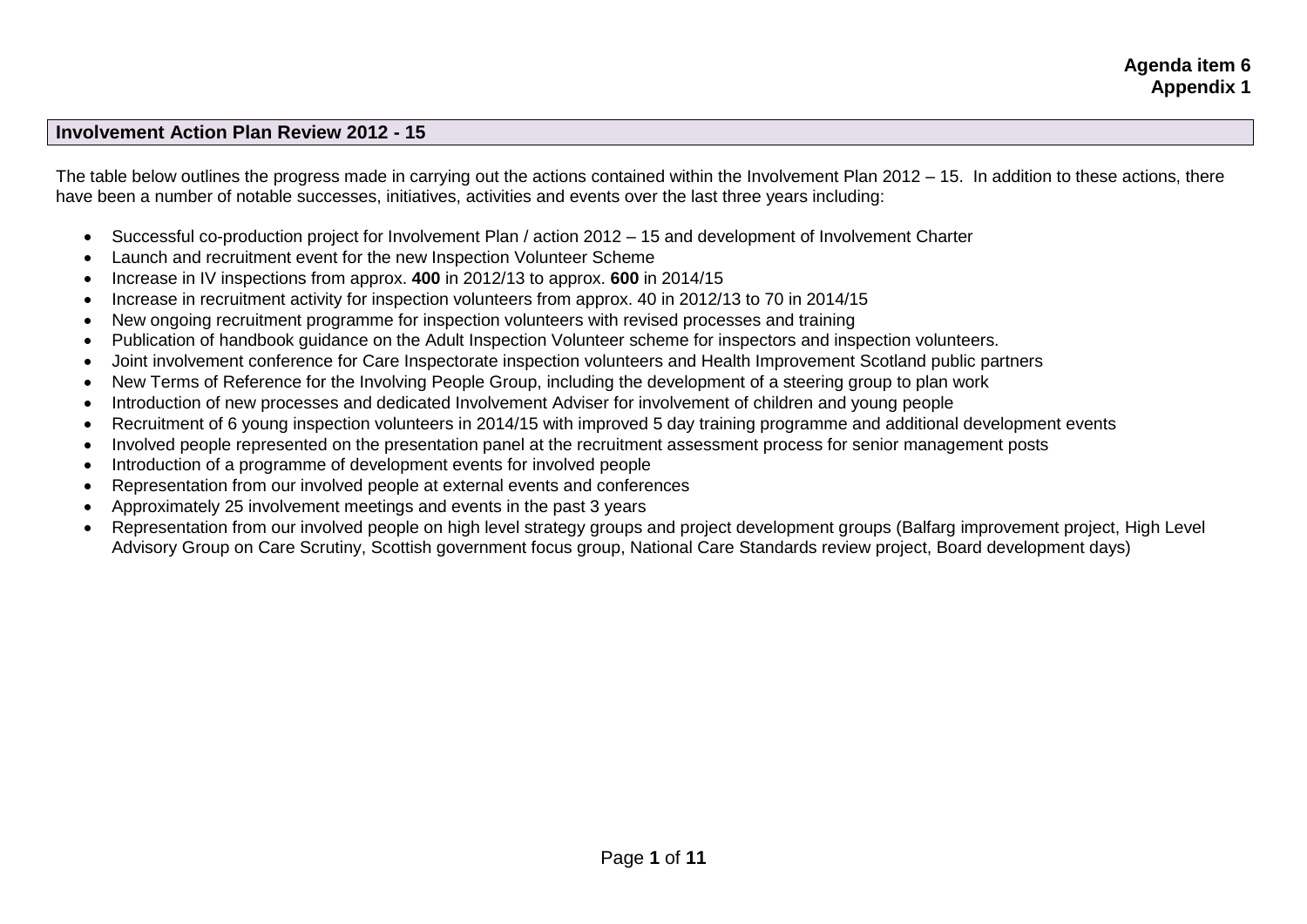| 1. Establish and develop involvement team and involvement structures<br>The single Involvement & Equalities team was approved by the Board in December 2011 but due to the organisational restructure was not<br>implemented until August 2013. |                                                                                                                                                                                                                                                                                                                                                                                                                                                                                                                                                                                                                                                                                                                                                                                                                                                                                                                                                                                                                                                                                                                                                                                         |
|-------------------------------------------------------------------------------------------------------------------------------------------------------------------------------------------------------------------------------------------------|-----------------------------------------------------------------------------------------------------------------------------------------------------------------------------------------------------------------------------------------------------------------------------------------------------------------------------------------------------------------------------------------------------------------------------------------------------------------------------------------------------------------------------------------------------------------------------------------------------------------------------------------------------------------------------------------------------------------------------------------------------------------------------------------------------------------------------------------------------------------------------------------------------------------------------------------------------------------------------------------------------------------------------------------------------------------------------------------------------------------------------------------------------------------------------------------|
| Action                                                                                                                                                                                                                                          | Progress                                                                                                                                                                                                                                                                                                                                                                                                                                                                                                                                                                                                                                                                                                                                                                                                                                                                                                                                                                                                                                                                                                                                                                                |
| Appoint team leader/manager and<br>develop the Involvement Team                                                                                                                                                                                 | As of August 2013, it was agreed that the team would sit in the Strategic Development Directorate and be led by<br>the Head of Quality and Improvement. The Senior Involvement & Equalities Adviser would manage the day to<br>day work of the team. The full team was in place by November 2013 and consists of Senior Involvement &<br>Equalities Adviser; 2 Involvement Advisers (Adults / Children & Young People); Equalities & Engagement<br>Adviser and 3 Involvement Co-ordinators.<br>We will carry out an evaluation and review of the team structure in 2015/16                                                                                                                                                                                                                                                                                                                                                                                                                                                                                                                                                                                                              |
| Expand the role of lay assessor area links<br>to become 'Involvement champions' and<br>replace the lay assessor advisory group<br>with an Involvement Advisory Group.                                                                           | Due to organisational changes in the organisation, in consultation with our involved people, we implemented a<br>new approach based on our specialist areas of children & young people and adults. Instead of nominating<br>specific "involvement champions" or holding a quarterly Involvement Advisory Group, we would embed<br>involvement in the organisations culture more effectively by ensuring that our Involvement Advisers were liaising<br>nationally with inspection, registration, complaints and methodologies colleagues to progress different<br>involvement projects. In addition, to strengthen the Involvement Charter, we gave all of our employees the<br>opportunity to be involved in the work we do. To do this, we established stronger links with inspection teams,<br>worked with senior managers to improve our processes and invited inspection and support staff to our<br>involvement events. We also had representatives from our involvement groups at our staff conferences and<br>other external events.<br>We will continue to extend opportunities for our workforce to get involved by making this a specific outcome in<br>our new action plan. |

 $\mathsf{r}$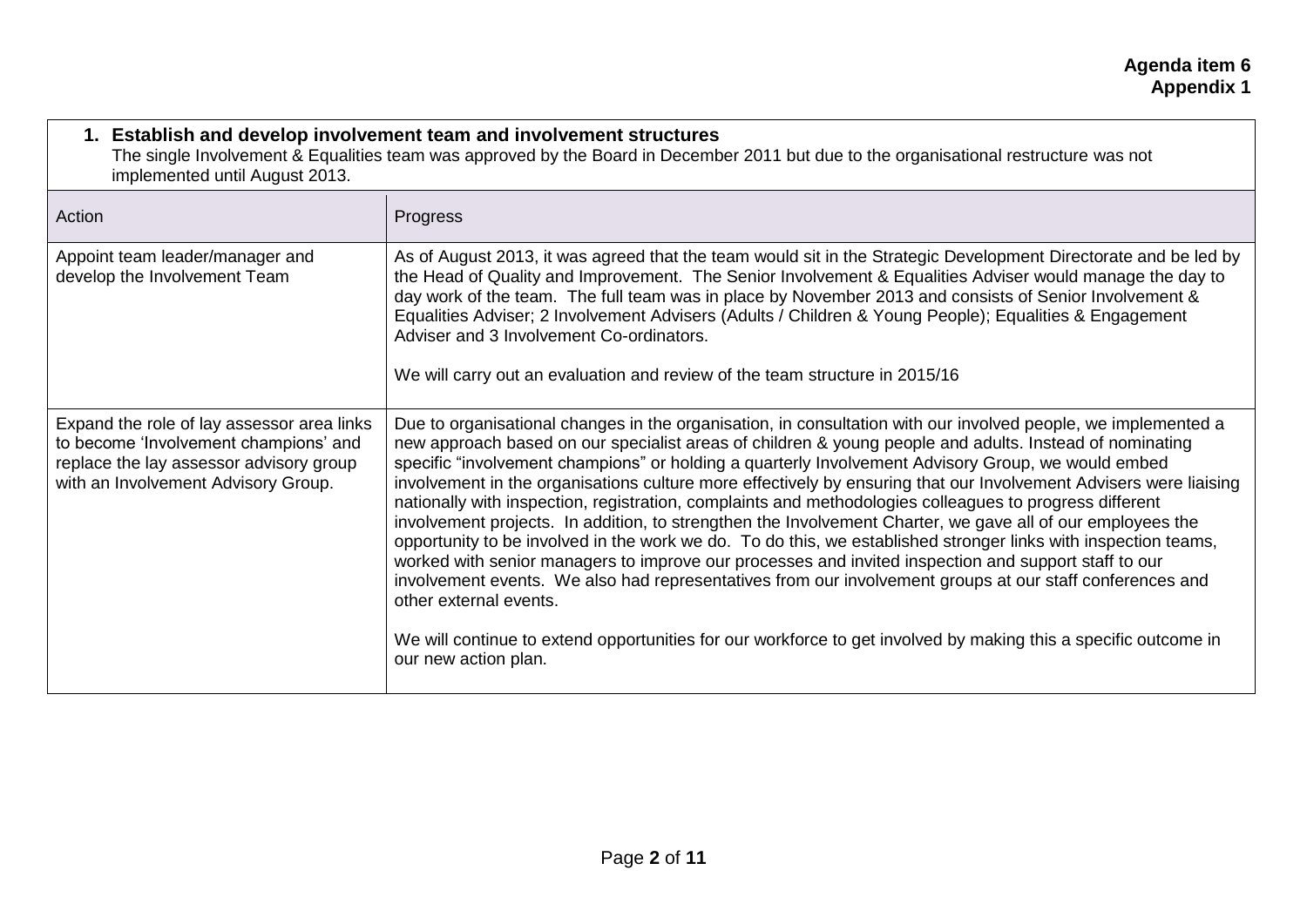### **2. Develop involvement plan**

Our involvement Plan was developed between February – May 2012 and was approved by our Board in June 2012.

| Action                                                                                                                   | Progress                                                                                                                                                                                                                                                   |
|--------------------------------------------------------------------------------------------------------------------------|------------------------------------------------------------------------------------------------------------------------------------------------------------------------------------------------------------------------------------------------------------|
| Distribute this Involvement Plan (internally<br>and externally)                                                          | Over 1000 hard copies of the Involvement Plan 2012 – 15 have been distributed nationally. We have issued<br>them to our workforce, all of our involved people and made them available at numerous external events where<br>we have had information stands. |
|                                                                                                                          | In addition, an electronic copy was available on our website and intranet.                                                                                                                                                                                 |
|                                                                                                                          | As a result of feedback, we will produce our new Involvement Strategy 2015-18 in an easy read version.                                                                                                                                                     |
| Decide on a name for people who are<br>involved in our work – as an alternative to<br>lay assessor/s, service user/carer | After a large consultation exercise with our workforce and involved people, we decided on the new title of<br>"Inspection Volunteer" which makes it easier to identify the role of our volunteers from the title.                                          |
| inspectors and 'involved people'.                                                                                        | We held a large recruitment launch, supported by Michael Matheson, the then Minister for Public Health, in<br>February 2014 to introduce the new name of our scheme and attract interest from people with experience of<br>using care services.            |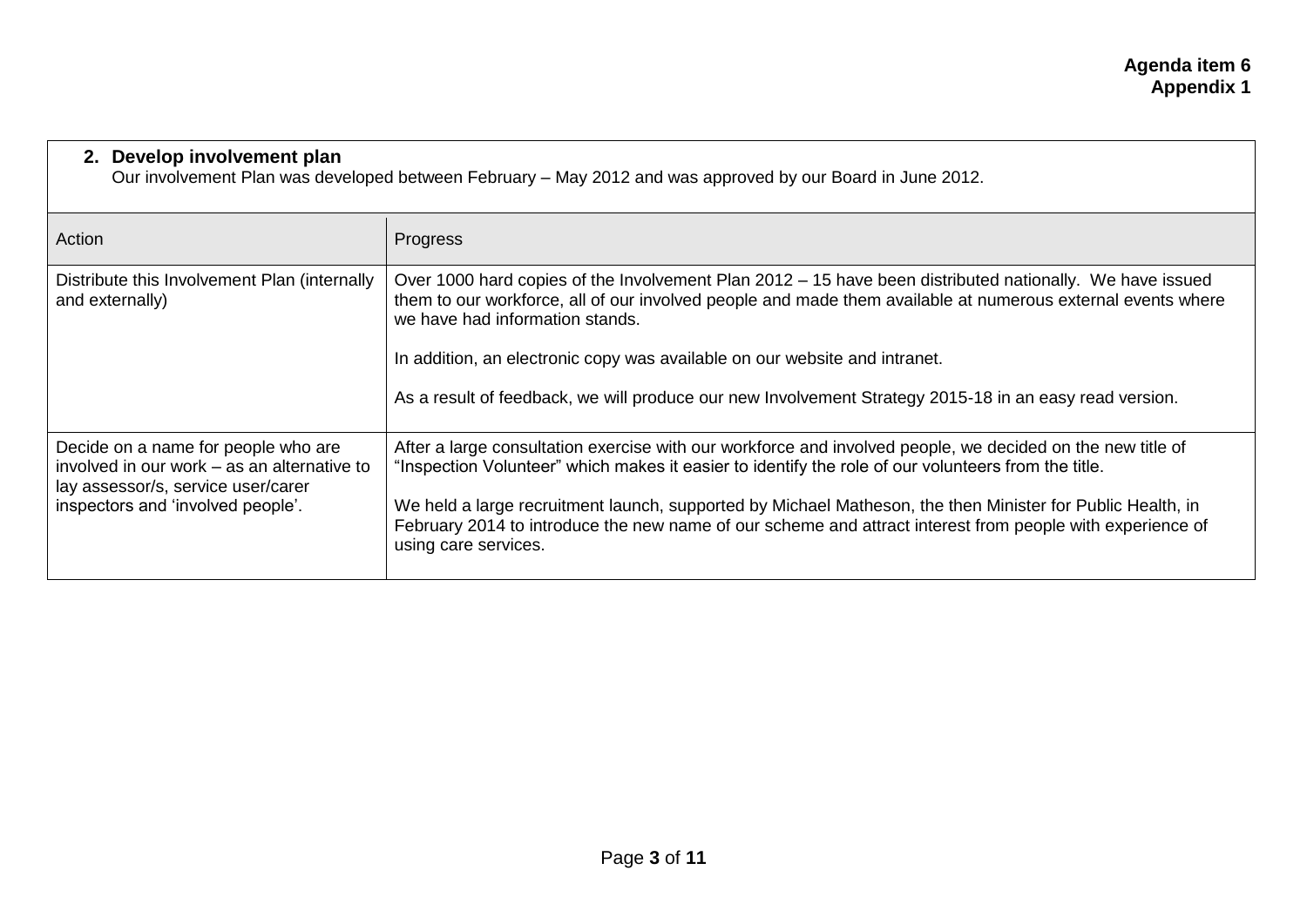| 3. Promote a principled approach to involvement within the organisation<br>Our Involvement Charter was developed in co-production with people who use care services and carers and sets out our commitment to involvement<br>in the organisation. |                                                                                                                                                                                                                             |
|---------------------------------------------------------------------------------------------------------------------------------------------------------------------------------------------------------------------------------------------------|-----------------------------------------------------------------------------------------------------------------------------------------------------------------------------------------------------------------------------|
| Action                                                                                                                                                                                                                                            | Progress                                                                                                                                                                                                                    |
| Produce the Involvement Charter - in a<br>poster format and have it displayed                                                                                                                                                                     | Our Involvement Charter is now displayed in each of our local offices.                                                                                                                                                      |
| prominently.                                                                                                                                                                                                                                      | These will remain on display in local offices as the Charter will be incorporated in our 2015 – 18 Strategy.                                                                                                                |
| Promote involvement through activities<br>such as an annual Care Inspectorate                                                                                                                                                                     | We have continued to hold annual development days for our Involving People in September 2013 and October<br>2014. Details of these events are available within our Involve newsletters.                                     |
| 'Involvement Day'.                                                                                                                                                                                                                                | We will continue to commit to developing our involved people and are planning on more joint events and<br>conferences in $2015 - 18$ .                                                                                      |
| The Involvement Charter will be well<br>known and staff will be aware that they                                                                                                                                                                   | All of our staff should be aware of the Involvement Charter (which is displayed prominently in all of our office<br>reception areas) through our Involvement Plan 2012 – 15 and associated articles, emails and news items. |
| need to evidence that they are working<br>towards achieving the commitments.                                                                                                                                                                      | Inspection reports detail the role inspection volunteers have played on inspections, where relevant.                                                                                                                        |
|                                                                                                                                                                                                                                                   | We will continue to promote involvement activities to our staff and encourage them to get more involved in joint<br>events. We have included this as a specific outcome in our Action Plan 2015-18.                         |

Our Performance Development Review System for all employees is currently being updated by the

Organisational Development team and the involvement team has ensured that this action has been fed back into

Link the organisation's commitment to the Involvement Charter and employees' performance appraisal and objectives

the process.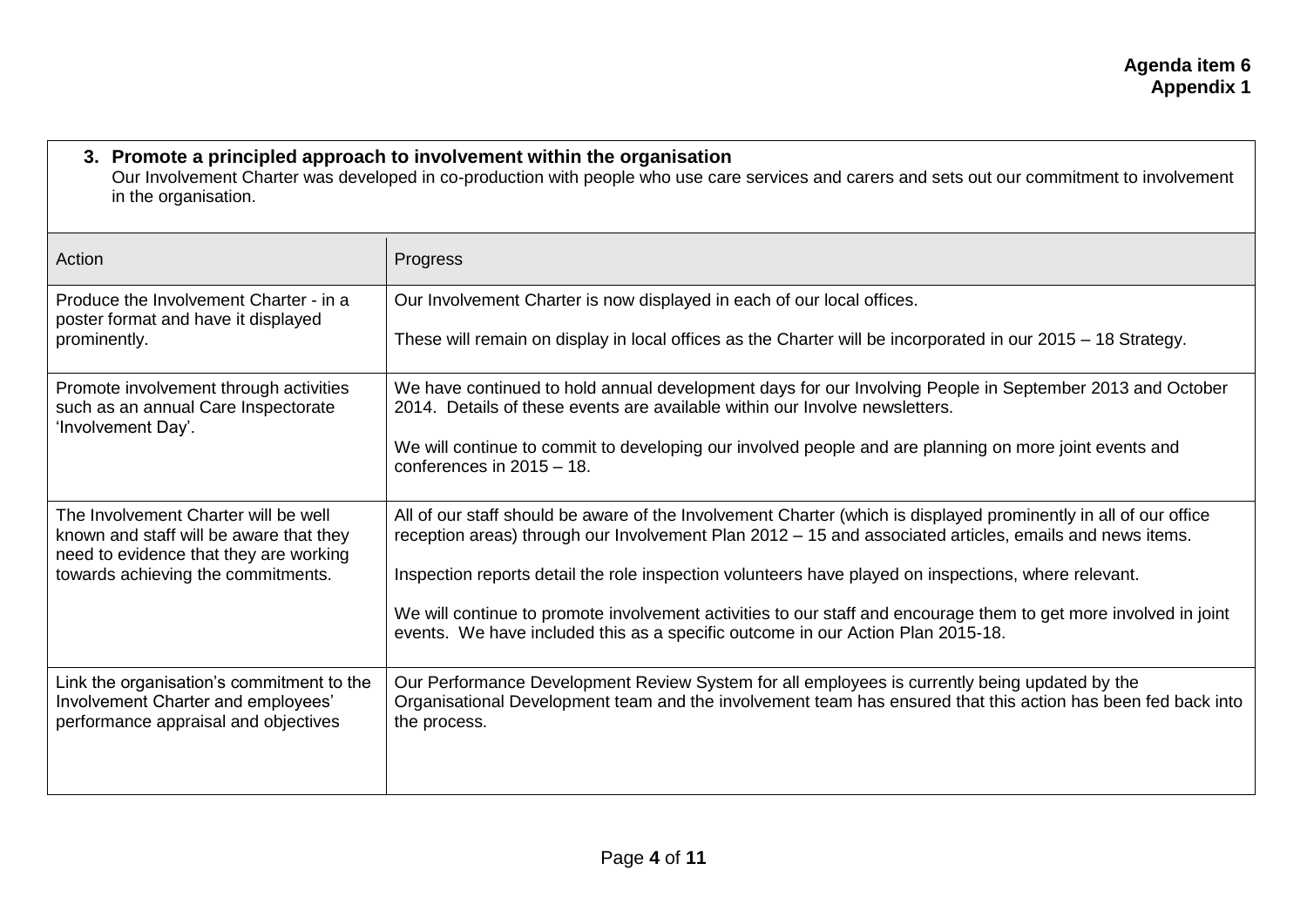| Action                                               | Progress                                                                                                                                                                                                                                                                                                                                                                                                                                                                                                                                                                                                                                                                                                                                                                                                                                                                                                                    |
|------------------------------------------------------|-----------------------------------------------------------------------------------------------------------------------------------------------------------------------------------------------------------------------------------------------------------------------------------------------------------------------------------------------------------------------------------------------------------------------------------------------------------------------------------------------------------------------------------------------------------------------------------------------------------------------------------------------------------------------------------------------------------------------------------------------------------------------------------------------------------------------------------------------------------------------------------------------------------------------------|
| Have a true organisational culture of<br>involvement | This has been a difficult action to define and is probably best measured by our activities and feedback from<br>everyone involved with us. Developing and improving our culture is one of our organisational priorities that we<br>are continuing to work on. In the past three years we have carried out a number of involvement activities which<br>should help us to achieve this goal including produced a handbook for all of our inspectors and inspection<br>volunteers clarifying the scheme and their roles within it. We have also increased the number of inspections that<br>inspection volunteers are involved in and we have held events where staff and volunteers have been able to<br>discuss involvement and speak about improving this.<br>Our new Action Plan will continue to address this in a more measurable way and use actions to keep on<br>developing and improving our culture of involvement. |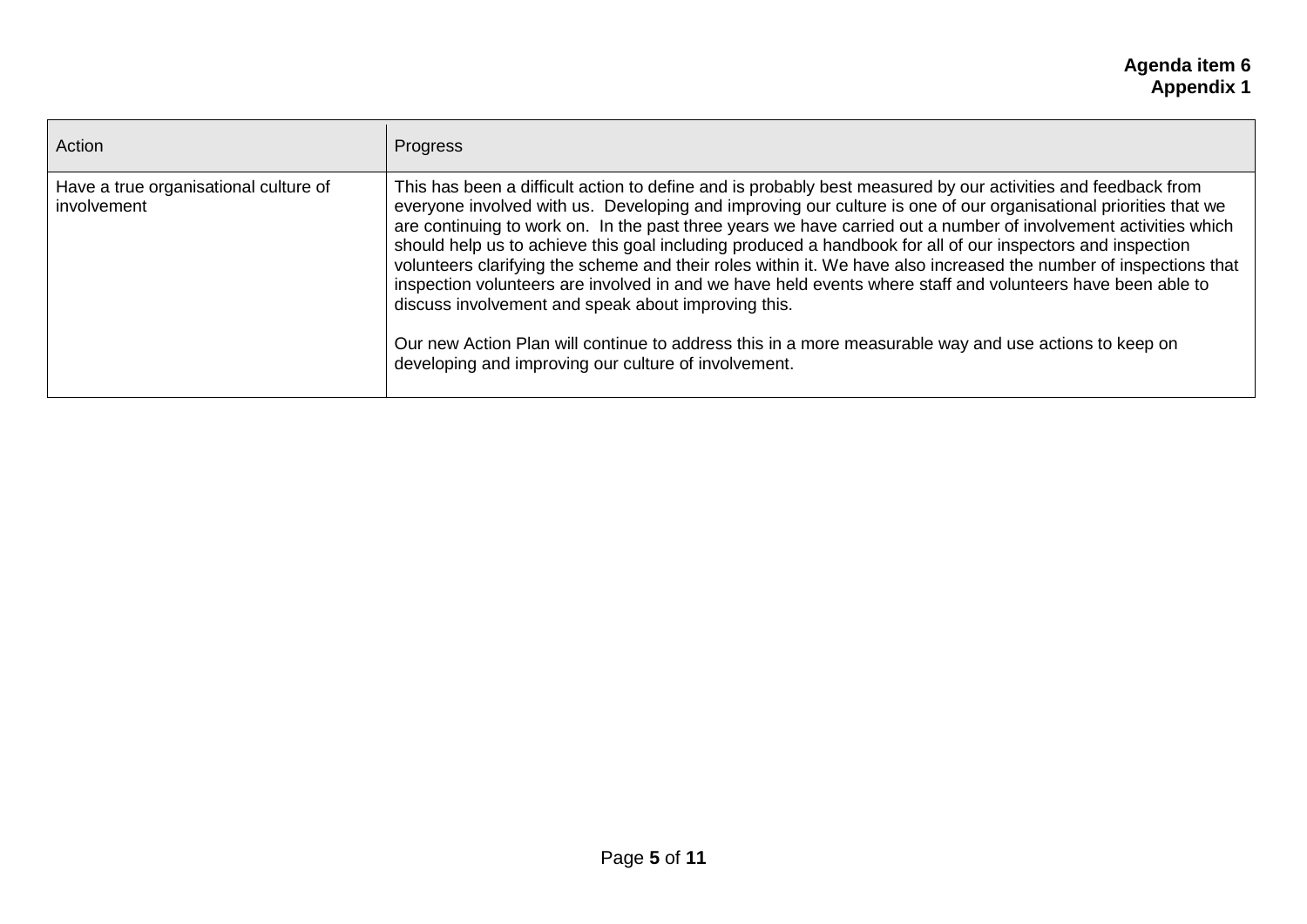## **4. Externally promote Care Inspectorate Involvement**

We actively promote involvement with the organisation and over the past three years, we have developed new recruitment leaflets and application forms; carried out recruitment presentations in care services; held a recruitment campaign to launch our updated Inspection Volunteer scheme in Feb 2014; had a recruitment stall at a number of conferences and events; advertised and placed articles about involvement in Care News and continued to produce our Involve newsletter.

| Action                                                                                                                        | Progress                                                                                                                                                                                                                                                   |
|-------------------------------------------------------------------------------------------------------------------------------|------------------------------------------------------------------------------------------------------------------------------------------------------------------------------------------------------------------------------------------------------------|
| Carry out more work to promote the Care<br>Inspectorate's involvement activities<br>through advertising and the use of social | We started to use the Care Inspectorate's social media profiles to let people know about how to get involved and<br>any relevant events we attended. This links closely to the wider social media strategy.                                                |
| media                                                                                                                         | We have had lots of feedback about this and know this is an area where we need to develop and improve. We<br>are in the process of establishing an Involvement group on Yammer so we can keep up to date with our involved<br>people who use social media. |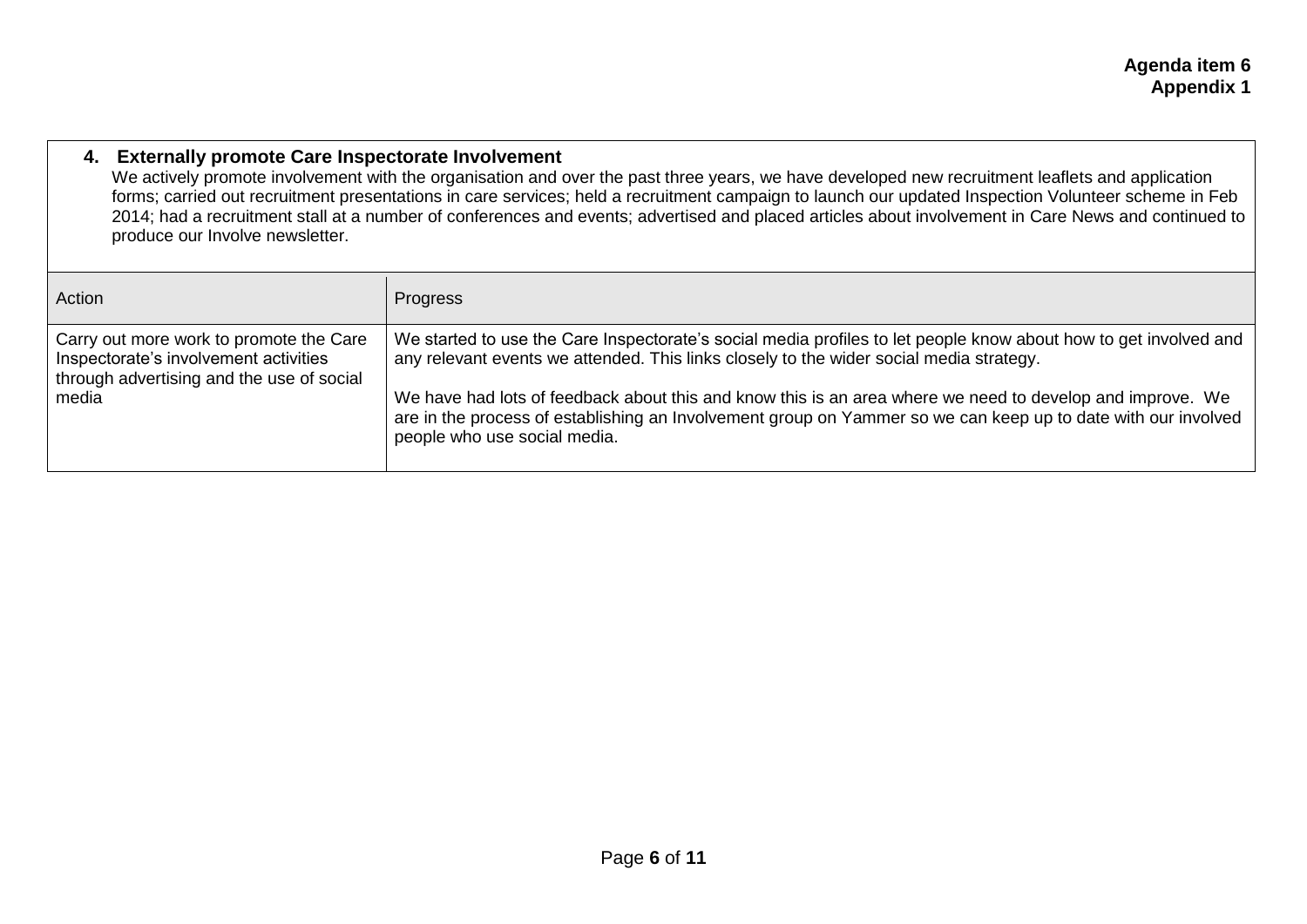#### **5. Develop a knowledge base of good involvement practice**

The Involvement & Equalities team has ensured our involvement activities are current and leading the way for other organisations. We work in partnerships with other relevant organisations to improve and develop involvement best practice and learn from each other. We also keep up with current and new practices by engaging in relevant conferences and involvement sector events. We also work closely with organisations like Who Cares? Scotland, Move On, Youthlink Scotland etc. to help us involve and support people who use care services and their carers.

| Action                                                                                                                                 | Progress                                                                                                                                                                                                                                                                                                                                                                                                                                                                                                                                                                                            |
|----------------------------------------------------------------------------------------------------------------------------------------|-----------------------------------------------------------------------------------------------------------------------------------------------------------------------------------------------------------------------------------------------------------------------------------------------------------------------------------------------------------------------------------------------------------------------------------------------------------------------------------------------------------------------------------------------------------------------------------------------------|
| Be aware of innovative involvement<br>practices across Scotland and beyond<br>and participate in relevant networks of<br>good practice | The team members and our involved people have had the opportunity to attend events, conferences and<br>working groups to ensure that we have kept aware of innovative practices in involvement. In addition, we have<br>also held a number of "ideas sessions" as we find that our best ideas and new ways of working come from<br>listening to and developing the experiences of people who use care services and carers.<br>We will continue to have a national involvement presence and work with our involved people to ensure that our<br>involvement work is among the leaders in this field. |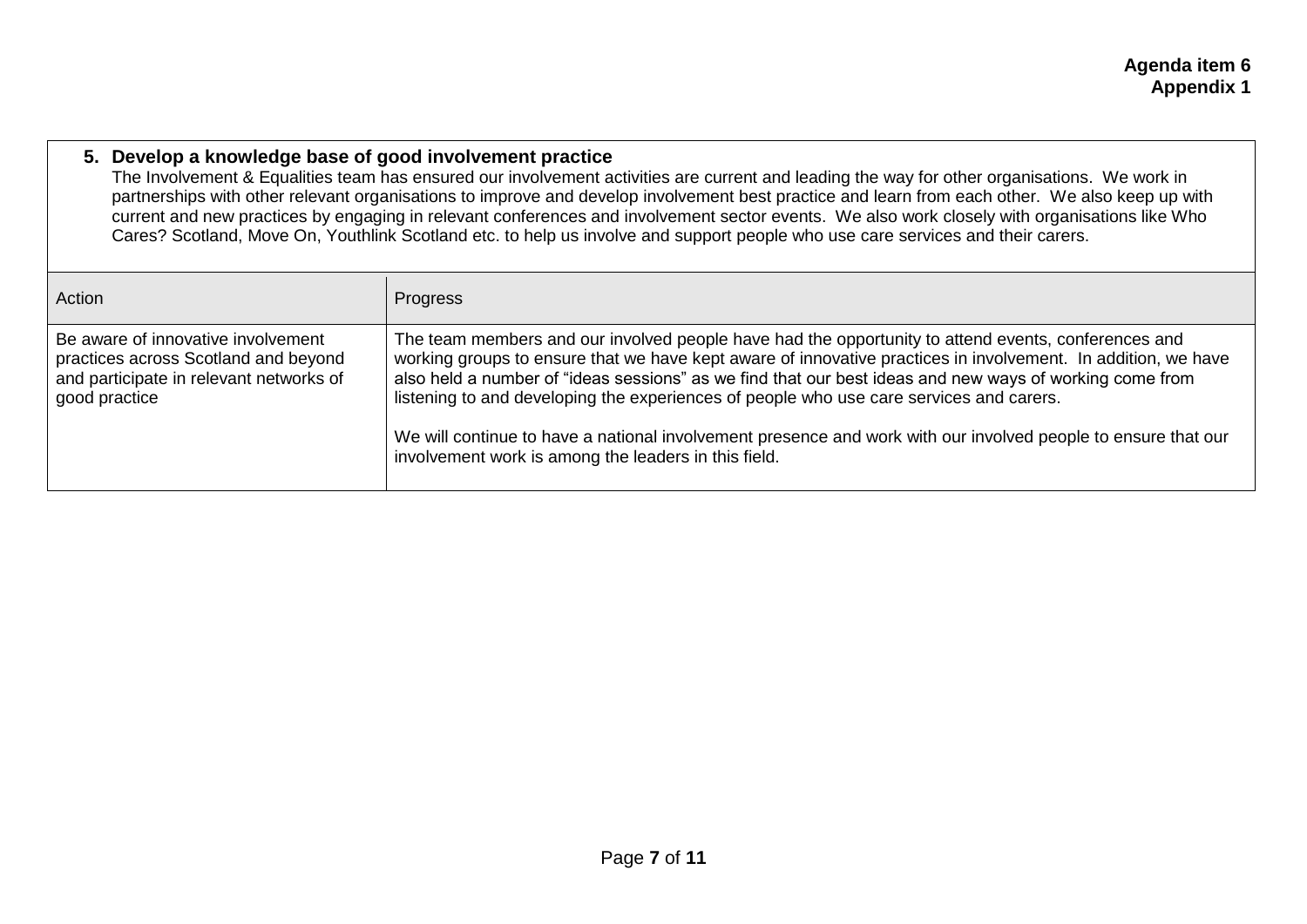### **6. Develop the role of involved people in scrutiny development**

We have now involved inspection volunteers and young inspection volunteers on all 6 joint inspections of services for children and young people. This has been a great success and well supported by our strategic inspectors. Feedback on their contribution from partnerships has been positive. We continue to recruit, train and support our young inspection volunteers and have a number of improved strategies in place for this.

| Action                                                                                                                                                                                                                                                                                             | Progress                                                                                                                                                                                                                                                                                                                                                                                                                                                                                                                                                                                                                                                                                                                                                                                                                                                                                                                                                                                                                                                                                                                           |
|----------------------------------------------------------------------------------------------------------------------------------------------------------------------------------------------------------------------------------------------------------------------------------------------------|------------------------------------------------------------------------------------------------------------------------------------------------------------------------------------------------------------------------------------------------------------------------------------------------------------------------------------------------------------------------------------------------------------------------------------------------------------------------------------------------------------------------------------------------------------------------------------------------------------------------------------------------------------------------------------------------------------------------------------------------------------------------------------------------------------------------------------------------------------------------------------------------------------------------------------------------------------------------------------------------------------------------------------------------------------------------------------------------------------------------------------|
| Participate in the development of scrutiny<br>methods, particularly inspection of social<br>work and care services.                                                                                                                                                                                | We have committed to having an Inspection Volunteer and/or Young Inspector on joint inspections of services<br>for children and young people. This has included developing our involvement structures for young people and<br>delivering training to all our involved people on our strategic inspection process.                                                                                                                                                                                                                                                                                                                                                                                                                                                                                                                                                                                                                                                                                                                                                                                                                  |
|                                                                                                                                                                                                                                                                                                    | We have had a number of opportunities for our involved people to get involved in project groups, working groups<br>and one off events for scrutiny methods.                                                                                                                                                                                                                                                                                                                                                                                                                                                                                                                                                                                                                                                                                                                                                                                                                                                                                                                                                                        |
|                                                                                                                                                                                                                                                                                                    | We will extend the involvement of our involved people in our strategic and scrutiny development work                                                                                                                                                                                                                                                                                                                                                                                                                                                                                                                                                                                                                                                                                                                                                                                                                                                                                                                                                                                                                               |
| Carry out an organisation wide self<br>evaluation/audit of involvement (how we<br>involve people now and how we could<br>improve)<br>Produce a matrix/map of involvement<br>opportunities and information about how<br>to get involved in our work and this will be<br>clear and readily available | Due to the restructure of the inspection directorate we decided that the most effective way to promote our<br>involvement opportunities both internally and externally was not simply to carry out an audit, but to ensure that<br>up to date information and opportunities were being made widely available to people who might potentially be<br>involved in our work. This involved producing informative and up to date recruitment packs including an updated<br>application form and involvement leaflet. In addition, we have also produced a DVD with our involved people<br>talking about their experiences with us and an online animation which explains to people the ways in which they<br>can get involved with the Care Inspectorate. We also produce our Involve newsletter on a biannual basis which<br>includes summaries of all of our involvement events over a six month period and useful information, articles and<br>details of events.<br>Our new action plan has a specific outcome to involve staff in our involvement activities and give opportunities<br>for joint working with our involved people. |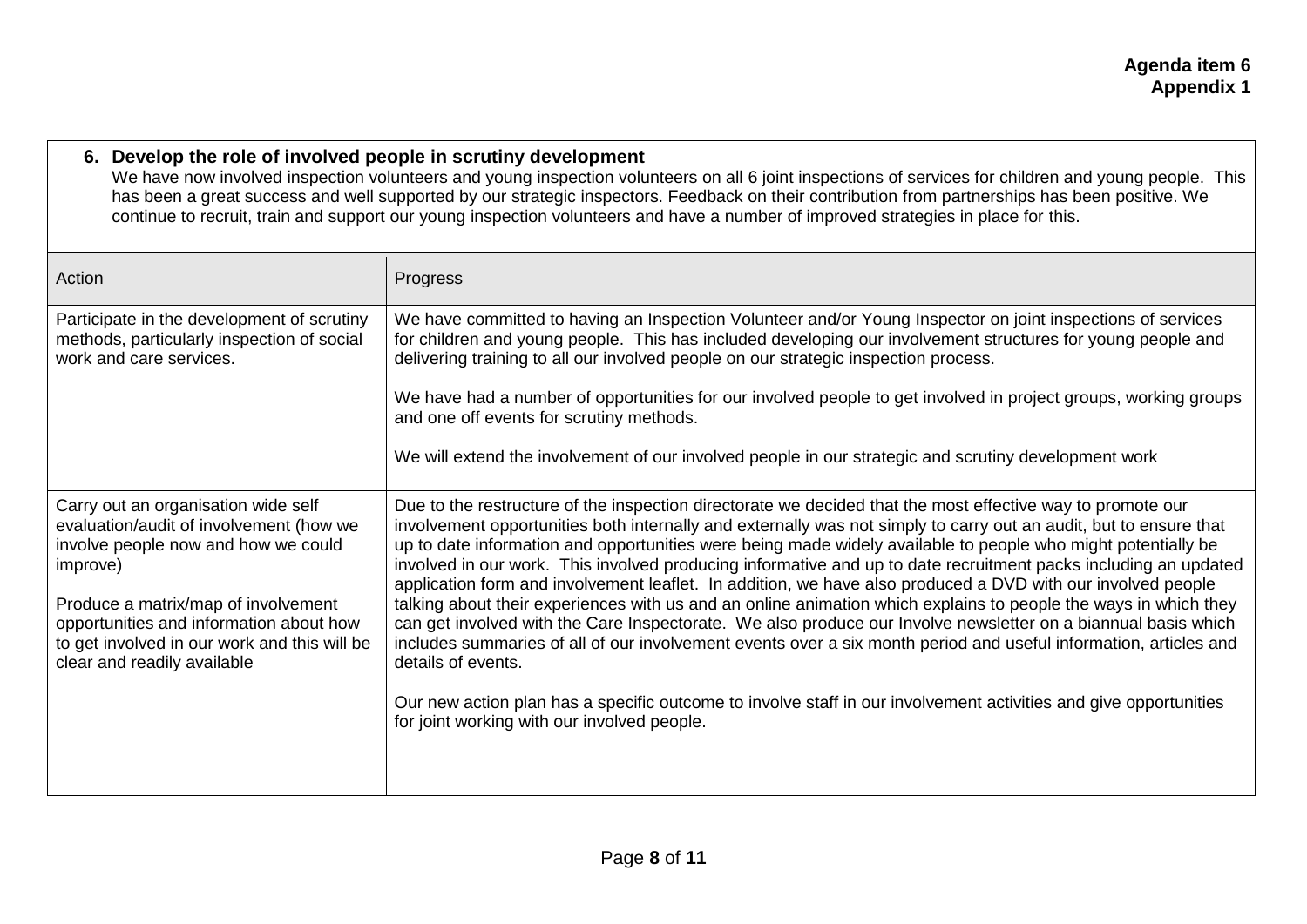| Action                                                                                                                                                                                                                 | Progress                                                                                                                                                                                                                                                                                                                                                                                                                                                                  |
|------------------------------------------------------------------------------------------------------------------------------------------------------------------------------------------------------------------------|---------------------------------------------------------------------------------------------------------------------------------------------------------------------------------------------------------------------------------------------------------------------------------------------------------------------------------------------------------------------------------------------------------------------------------------------------------------------------|
| Scope the models of<br>payment/rewards/incentives for<br>involvement in order to make<br>recommendations to the Executive Team<br>and the Board.                                                                       | A paper was presented to the Board in June 2014 in regards to our options on rewarding and valuing our<br>volunteers. It was agreed that instead of financial payment, the Care Inspectorate would invest more resources<br>into development and training.<br>We have introduced a number of development opportunities and events for all of our involved people in 2014/15<br>and will consolidate this with an approved programme of events for involvement in 2015/16. |
| We will develop a recruitment plan for                                                                                                                                                                                 | We held a national recruitment event for our newly launched inspection volunteer scheme in February 2014 with                                                                                                                                                                                                                                                                                                                                                             |
| involved people.                                                                                                                                                                                                       | the minister. In addition, we have formed an Involvement project group with responsibility for recruitment of new<br>members and promotion of our involvement activities. The work of this group will feed into our new action plan.                                                                                                                                                                                                                                      |
| Continue to support people involved in our<br>work and carry out a 'skills audit' in order<br>that we have a data base of people's<br>personal experience, skills, knowledge<br>and interests.                         | A "skills audit" was carried out with all of our involved people via an online survey or paper copy questionnaire.<br>Support was provided for those who requested it. Responses allowed the team to identify areas for<br>development and training including; dementia training; advanced dementia training and revised Inspection<br>Volunteer training.                                                                                                                |
|                                                                                                                                                                                                                        | In the next three years, it has been suggested that we use the "One Page Profile" method to gather all<br>information about our involved people in one place and to develop further a diary of development events.                                                                                                                                                                                                                                                        |
| Provide support to people who need it in a<br>way that suits them best.                                                                                                                                                | We aim to have an involvement activity that suits everyone but understand that at times people require additional<br>and sometimes tailored support to allow them to get involved. We work with our involved people on an individual<br>level to ensure that they can get involved in the way that suits them best.                                                                                                                                                       |
| Develop additional core involvement<br>training for people who are involved in our<br>work and then additional specialist areas<br>(for example, care service inspections,<br>local authority/integrated inspections). | We now have around 12 trained adult inspection volunteers who are actively taking part in joint strategic<br>inspection process. In addition, we employed an Involvement Adviser to work specifically with children and<br>young people, consolidating the Young Inspection Volunteer scheme and expanding and developing our work in<br>this area.                                                                                                                       |
|                                                                                                                                                                                                                        | We have also developed a generic and specialist training programme for all of our involved people.                                                                                                                                                                                                                                                                                                                                                                        |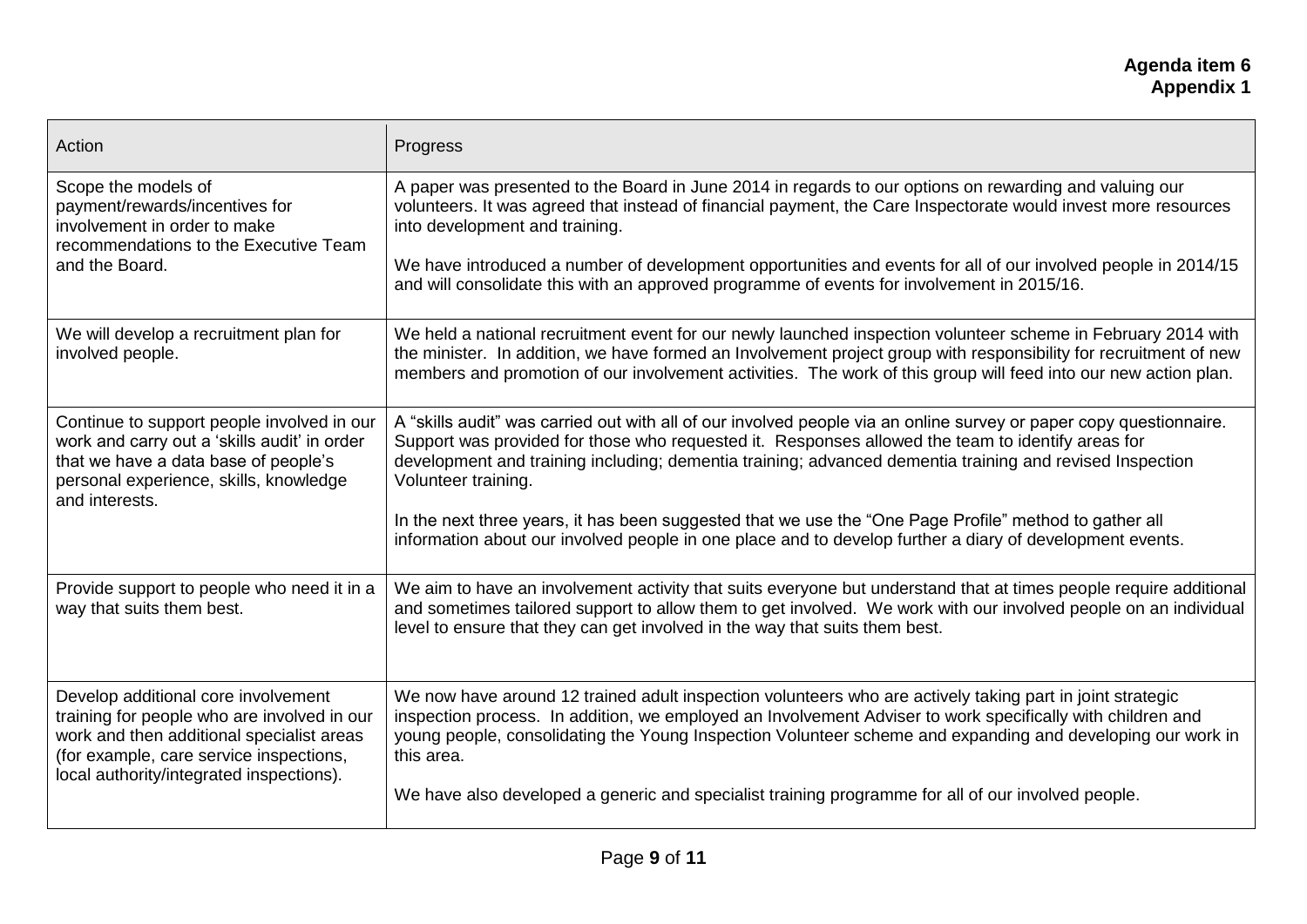## **Agenda item 6 Appendix 1**

| Action                                                                                                                                                                                          | Progress                                                                                                                                                                                                                                                                                                                                                                                                                                                                                                                                                                                                                                                                                                                                                                                                                              |
|-------------------------------------------------------------------------------------------------------------------------------------------------------------------------------------------------|---------------------------------------------------------------------------------------------------------------------------------------------------------------------------------------------------------------------------------------------------------------------------------------------------------------------------------------------------------------------------------------------------------------------------------------------------------------------------------------------------------------------------------------------------------------------------------------------------------------------------------------------------------------------------------------------------------------------------------------------------------------------------------------------------------------------------------------|
| Develop and deliver more training and<br>tools for all Care Inspectorate staff on the<br>principles and methods of involvement                                                                  | A number of training and development sessions have taken place over the past three years for staff in terms of<br>involvement methods and tools.                                                                                                                                                                                                                                                                                                                                                                                                                                                                                                                                                                                                                                                                                      |
| Develop and implement specific user<br>group strategies - setting out how to<br>involve more young people, harder to<br>reach groups of people (those who<br>experienced homelessness, domestic | To enable us to carry out this action effectively, we appointed two involvement advisers, one to work directly with<br>adults and the other with children and young people. This has allowed the team to develop in a number of new<br>areas and introduce new involvement activities and more opportunities with increased support for our involved<br>people.                                                                                                                                                                                                                                                                                                                                                                                                                                                                       |
| abuse, drug and alcohol addictions,<br>criminal justice services) and those from<br>ethnic minority communities.                                                                                | Our new action plan has a specific outcome to involve people from all backgrounds, cultures and communities<br>and work with seldom heard groups to ensure we are reflecting their experiences of care in our work.                                                                                                                                                                                                                                                                                                                                                                                                                                                                                                                                                                                                                   |
| Have developed local community groups<br>to enable more people to become<br>involved in our work                                                                                                | We focussed on ensuring we increased our inspection volunteer activity in local areas. We carried out 593<br>inspections with an IV last year 2014/15 which has increased from around 350 in 2012/13.                                                                                                                                                                                                                                                                                                                                                                                                                                                                                                                                                                                                                                 |
|                                                                                                                                                                                                 | Although we do not have the resources to support local community groups consistently across Scotland, we<br>have been more proactive and have been delivering focus groups, presentations and hosting literature stands in<br>services, at conferences and events and in shopping centres This approach fits strongly with the direction of<br>travel around stakeholder consultation agreed by the Board in 2014, where the Care Inspectorate is more<br>proactive in engaging with people who use services in settings, groups and places they are already familiar with,<br>rather than relying to heavily on groups or settings established by the Care Inspectorate. We also encourage our<br>involved people to develop their own support networks as they become more confident in building relationships<br>with their peers. |
| Have developed systems to monitor<br>achievements and progress in the area of<br>involvement and report on the outcomes<br>annually.                                                            | Annual updates on our involvement activities are provided to the Chief Executive and Executive Team on a<br>quarterly basis. In addition, we feedback the achievements and successes of our involvement work and involved<br>people through our Involve Newsletter on a bi-annual basis. We also present our annual successes to involved<br>people at different events and conferences.                                                                                                                                                                                                                                                                                                                                                                                                                                              |